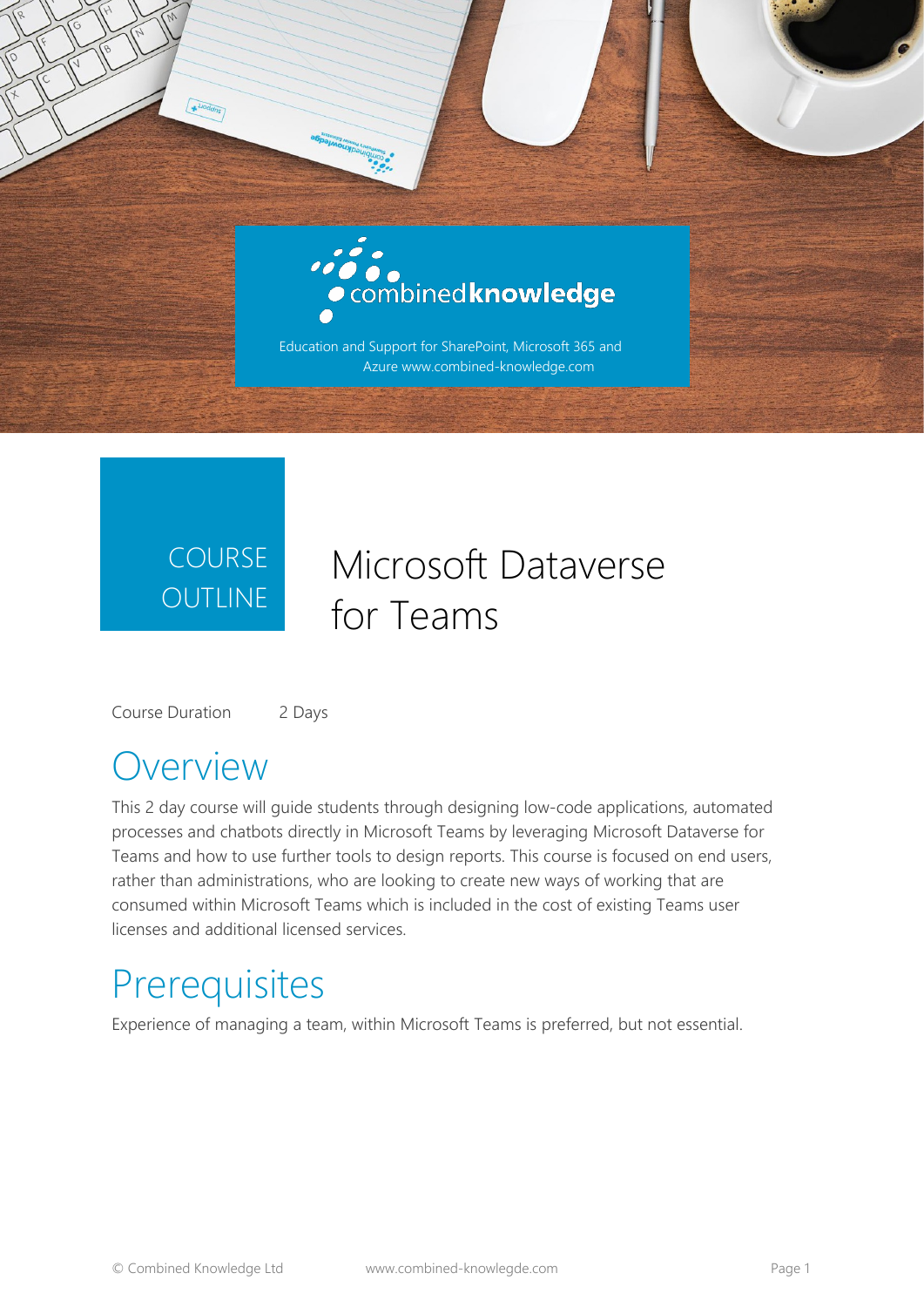

## An Introduction to Microsoft 365

This module will introduce students to Microsoft Dataverse. Microsoft Dataverse has two offerings, a more comprehensive service that is available at a cost, known as Dataverse, and a free to use service that comes as part of your Microsoft Teams license called Microsoft Dataverse for Teams, which is consumed directly from within Microsoft Teams. We will learn about the differences between these services, what are the limitations of Microsoft Dataverse for Teams and when to use each service. We will then discover how Microsoft Dataverse for Teams can be leveraged by Microsoft Power Apps, Microsoft Power Virtual Agents, Power BI and Microsoft Power Automate. In this module we cover how to add the Power Apps for Teams app, directly to Microsoft Teams, which will become our hub for designing business solutions. We will also provide a brief overview of the Microsoft Teams interface to discuss key elements that are essential to Microsoft Dataverse for Teams creations. This module covers the following lessons:

- Microsoft Dataverse
- What is the Power Platform?
- Licensing for Microsoft Dataverse
- Licensing for the Power Platform
- What is Microsoft Dataverse for Teams?
- Database terminology
- Chatbots, apps and flows
- Usage scenarios and limitations
- Power BI in Microsoft Teams
- An overview of Microsoft Teams
- Where can you use Microsoft Teams?
- The desktop app interface
- Pining apps in Microsoft Teams

## Setting up tables

This module will cover how to set up tables in your Microsoft Dataverse for Teams environment. Each Team utilising Microsoft Dataverse for Teams has its own environment where you can design your database. You can create tables, columns, rows, views, and relationships to model your data. The tables that you design can be used to support your apps, chatbots, reports and flows, acting as a centralised data source that you can tap into. Ensuring your data tables are correctly configured and secured is essential for success in other areas of Microsoft Dataverse for Teams. This module covers the following lessons: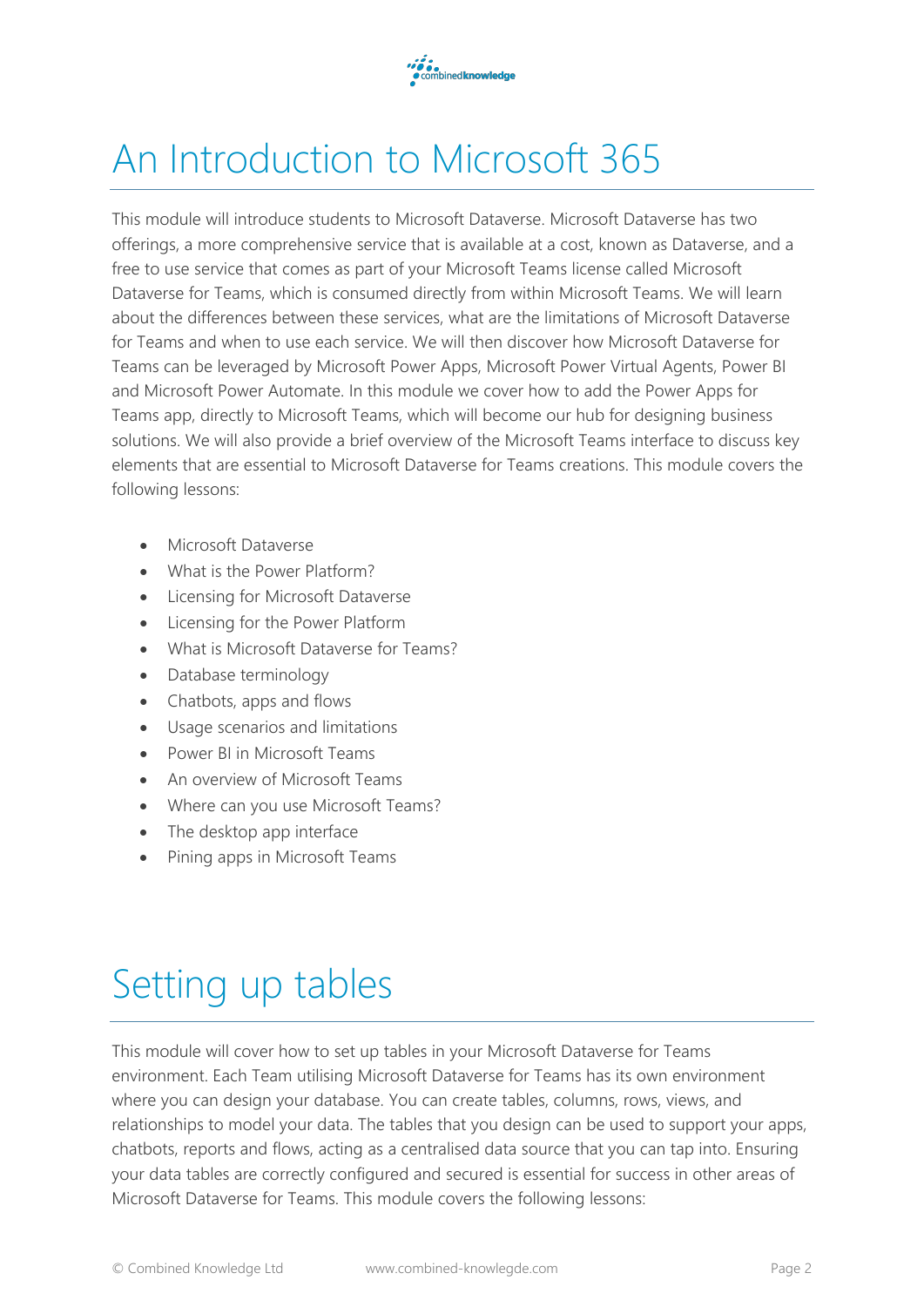- →●●●<br>● combined knowledge<br>●
- Getting started with tables
- Creating an environment for a Team
- Creating a new table
- Table settings
- Adding columns
- Choice columns
- Adding rows of data
- Creating table relationships
- Designing new views
- Table security
- Deleting tables

## Creating new apps

In this module we will design the interfaces that your Team's members are going to use to add new rows of data to your tables. We will introduce you to Power Apps for Teams which is tailored to work with Microsoft Dataverse for Teams. The app itself can be based on an existing sample or you can choose to create your own app. This module will also cover adding components to your apps, writing formulas, introducing media, and using variables. We will then show you how to test, publish and use our apps within a Team. Discussed in this module are the following lessons:

- An introduction to Power Apps
- Power Apps services
- The Power Apps interface
- Creating a new app from a sample
- Create a blank app
- Working with screens
- Connecting to data sources
- Adding and editing controls
- Introducing formulas
- Using variables
- Media
- Testing an app
- App settings
- Publish to Teams
- Broad distribution apps

# Designing chatbots

In this module we will cover using Power Virtual Agents within Microsoft Teams. Power Virtual Agents allows us to design chatbots. A chatbot is an interface where an individual can type in a question or request information or support. The chatbot will look at the entry and interpret a logical response. Power Virtual Agents allows us to design the pace of these conversations. The full tool allows chatbots to be designed for enterprise use and for external facing customers. Within Teams these chatbots are only applied to a Team but are free whereas the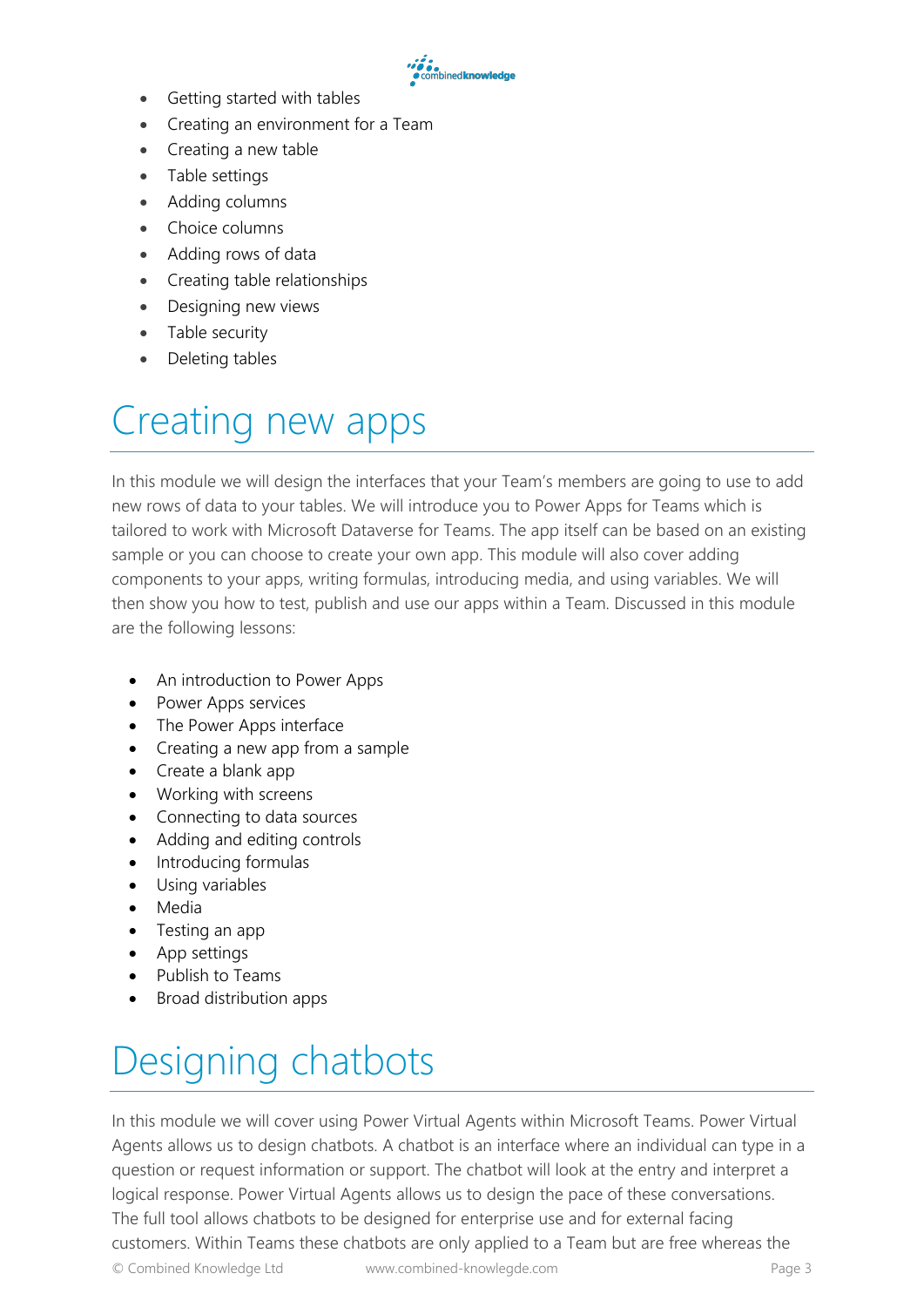#### •••••<br>● combined knowledge

full tool is not. We will show you how to get started with designing a chatbot, implement logic, test, and publish a chatbot to a Team. As Microsoft Teams is a chat enriched platform, understanding how to build chatbots can help you field common conversations that emerge within your Team. This module covers the following lessons:

- An introduction to Power Virtual Agents
- Chatbot topics
- How do chatbots work in Teams?
- The Power Virtual Agents interface
- The authoring canvas
- Entities
- Creating a new chatbot
- Working with topics
- Setting up triggers
- Adding nodes
- Call a flow
- Testing your chatbot
- Publish a chatbot
- Using a chatbot in Microsoft Teams
- Maintaining a chatbot

### Adding automated processes

With the ability to create chatbots and apps as well all the capabilities Teams has to offer, it can prove to be a challenge to form a narrative between these services. Enter Power Automate in Teams. Power Automate offers Teams users the option to create business processes that bring together services from across Microsoft 365 and Microsoft Dataverse for Teams. Power Automate in Teams prioritises workflows that interact with features in Teams, such as chat and channel posts. It can also interact with elements of Microsoft Dataverse for Teams. This module provides instructions on how to get new business processes up and running quickly, and how to customise workflows further to enhance their logic and reach. In this module we will discuss:

- An introduction to Power Automate
- How does Power Automate help Microsoft Team users?
- Configuring Microsoft Teams flows
- Testing a flow
- Designing new flows or customising flows
- The Power Automate interface
- Working with actions
- Branching logic
- Connect a flow to Dataverse for Teams
- Expressions and variables
- Publish a flow
- Flow history and error resolution